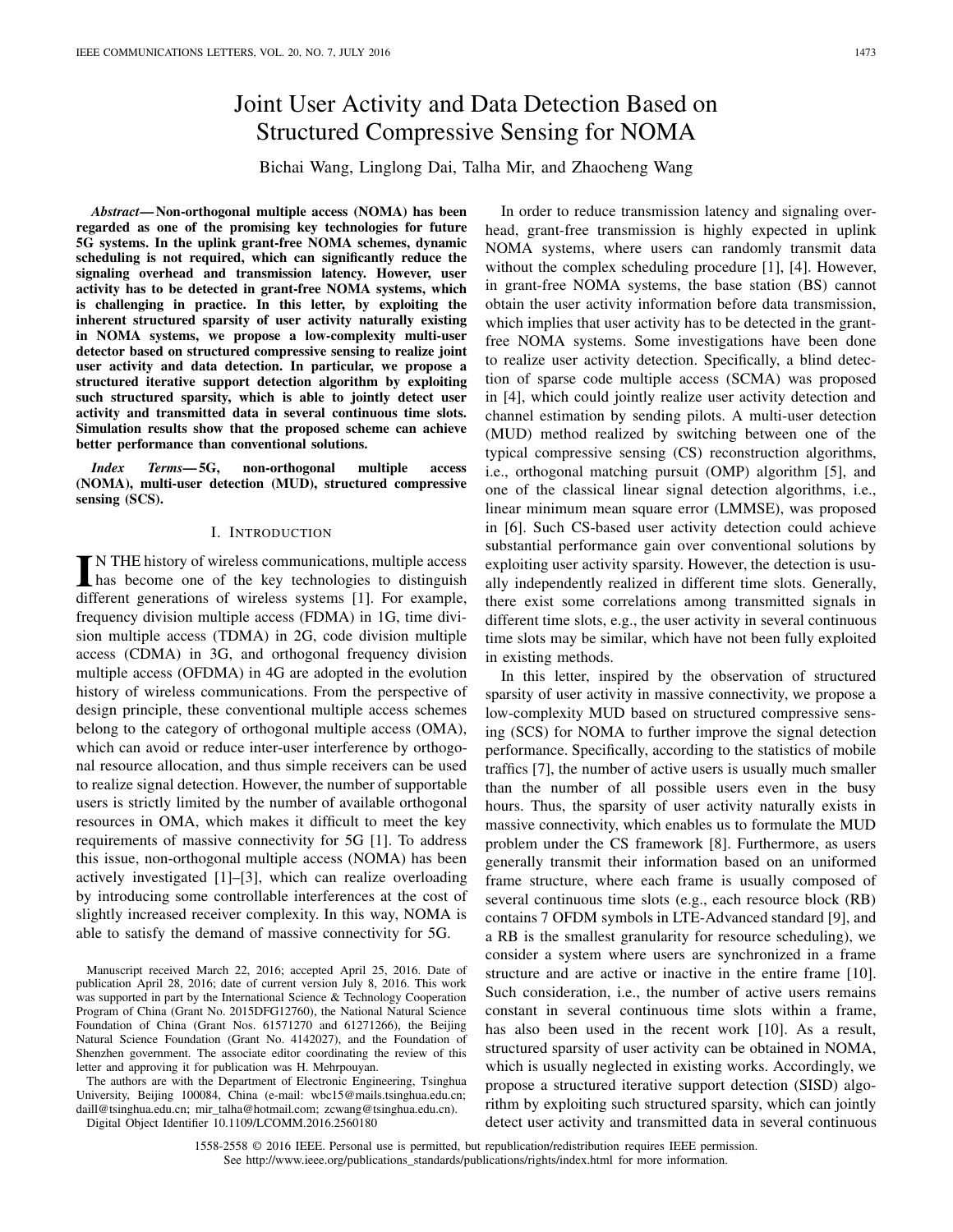time slots. Simulation results show that the proposed scheme achieves better signal detection performance than conventional solutions without increasing the computational complexity.

The rest of this letter is organized as follows. The system model of the uplink NOMA scheme is briefly described in Section II. Section III presents the proposed SISD algorithm in detail, and simulation results are provided to investigate the performance of the proposed scheme in Section IV. Finally, conclusions are drawn in Section V.

### II. SYSTEM MODEL

We consider a typical uplink NOMA system with one BS and *K* users. For simplicity but without loss of generality, we assume that the BS and all users are equipped with a single antenna. After channel coding and modulation, the transmitted symbol  $x_k$  for active user  $k$  is taken from a complex-constellation set  $X$ . Then, the transmitted symbol  $x_k$ is modulated onto a spreading sequence **s***<sup>k</sup>* of length *N*. Particularly, we consider the case of  $N < K$ , i.e., the overloaded system [1]. After that, signals from all active users are superimposed, and then are transmitted over *N* orthogonal OFDM subcarriers. The received signal on subcarrier *n* at the BS can be represented as

$$
y_n = \sum_{k=1}^{K} g_{nk} s_{nk} x_k + v_n,
$$
 (1)

where  $s_{nk}$  is the *n*th component of spreading sequence  $s_k$ , *gnk* is the channel gain of user *k* on the *n*th subcarrier, and all of them are identically and independent distributed (i.i.d.) complex Gaussian variables with zero mean and unit variance, i.e, Rayleigh fading channels are considered in this letter, and such typical channel model has been widely used in wireless communications [6], [7].  $v_n$  is the Gaussian noise on subcarrier *n* with zero mean and variance  $\sigma^2$ . We combine the received signals over all *N* subcarriers, and then the received signal vector  $\mathbf{y} = [y_1, y_2, \dots, y_N]^T$  can be expressed as

$$
y = Hx + v,\t(2)
$$

where  $\mathbf{x} = [x_1, x_2, \cdots, x_K]^T$  is the transmitted signal vector for all *K* users, **H** is an equivalent channel matrix of size  $N \times K$ , whose element  $h_{nk}$  in the *n*th row and the *k*th column equals to  $g_{nk}s_{nk}$ , and  $\mathbf{v} = [v_1, v_2, \dots, v_N]^T$  is the noise vector following the distribution  $\mathcal{CN} (0, \sigma^2 \mathbf{I}_N)$ .

### III. JOINT USER ACTIVITY AND DATA DETECTION

As mentioned before, according to a report on mobile traffic [7], the number of active users does not exceed 10% of the total number of users even in the busy hours. This implies that even if there are a lot of potential users, which is a typical characteristic of massive connectivity in 5G, only a small part of users have data to send at the same time. Moreover, in the uplink grant-free systems, which usually lead to the so-called sporadic communication, where the active users only constitute a small subset of all potential users, the MUD problem is inherently a sparse signal recovery problem, which motivates us to use the powerful tool of CS to realize joint user activity and data detection [10]. Particularly, we



Fig. 1. Graphical representation of the proposed SISD algorithm.

consider that the transmitted symbols of active users are taken from the complex-constellation set X, while the transmitted signals from inactive users are regarded as zero. Due to the naturally existing sparsity of user activity, the transmitted symbol vector **x** is sparse [6]. Furthermore, in this letter, we consider a system where users are synchronized in a frame structure and are active or inactive in the entire frame [10]. In this way, the set of active users remains unchanged during several continuous time slots within a frame. Particularly, we consider that the set of active users remains unchanged in *J* continuous time slots (e.g.,  $J = 7$  has been considered in LTE-Advanced standard [9]), and thus  $\mathbf{x}^{[1]}, \mathbf{x}^{[2]}, \cdots, \mathbf{x}^{[J]}$  are sparse transmitted vectors. Therefore, the structured sparsity can be obtained, while such signal characteristic was usually not considered in the literature. Specifically, we have

$$
supp(\mathbf{x}^{[1]}) = supp(\mathbf{x}^{[2]}) = \dots = supp(\mathbf{x}^{[J]}),
$$
 (3)

where  $\mathbf{x}^{[1]}, \mathbf{x}^{[2]}, \cdots, \mathbf{x}^{[J]}$  are the transmitted symbol vectors in *J* continuous time slots, and supp $(\mathbf{x}^{[j]})$  denotes the support of the vector  $\mathbf{x}^{[j]}$ , i.e., the index set of nonzero elements in  $\mathbf{x}^{[j]}$ .

At the receiver, the received signal vectors in *J* continuous time slots can be expressed as

$$
\mathbf{y}^{[j]} = \mathbf{H}^{[j]} \mathbf{x}^{[j]} + \mathbf{v}^{[j]}, \quad 1 \le j \le J,
$$
 (4)

where  $y^{[j]}$  denotes the received signal vector in the *j*th time slot,  $\mathbf{H}^{[j]}$  is the equivalent channel matrix in the *j*th time slot, which has the same form as the matrix **H** in (2). Particularly, we assume that the channel matrix remains unchanged during several continuous time slots within a frame, which is usually designed to be shorter than the channel coherence time. For example, by considering the typical system parameters in current LTE-Advanced standard [9] and the user velocity of 100 km/h, the channel matrix remains almost unchanged during 7 OFDM symbols.  $\mathbf{v}^{[j]}$  is the Gaussian noise vector in the *j*th time slot. Note that (4) is a common model followed by CS-based channel access techniques in [6], [10], and references therein. Hence, if the channel matrix satisfies the restricted isometry property (RIP) with a high probability, the sparse signals can be reliably recovered based on CS theory [8].

In this letter, by exploiting the structured sparsity of  $\mathbf{x}^{[1]}, \mathbf{x}^{[2]}, \cdots, \mathbf{x}^{[J]}$ , we propose the SISD algorithm based on SCS to realize both user activity detection and data detection in *J* continuous time slots as shown in Fig. 1. The proposed SISD algorithm is developed from the classical ISD algorithm [8], [11]. Different from other greedy algorithms such as OMP [8], ISD can realize the adaptive support detection without prior knowledge of sparsity level, which is preferred in practice because it is usually difficult to exactly know how many users are active. However, the classical ISD algorithm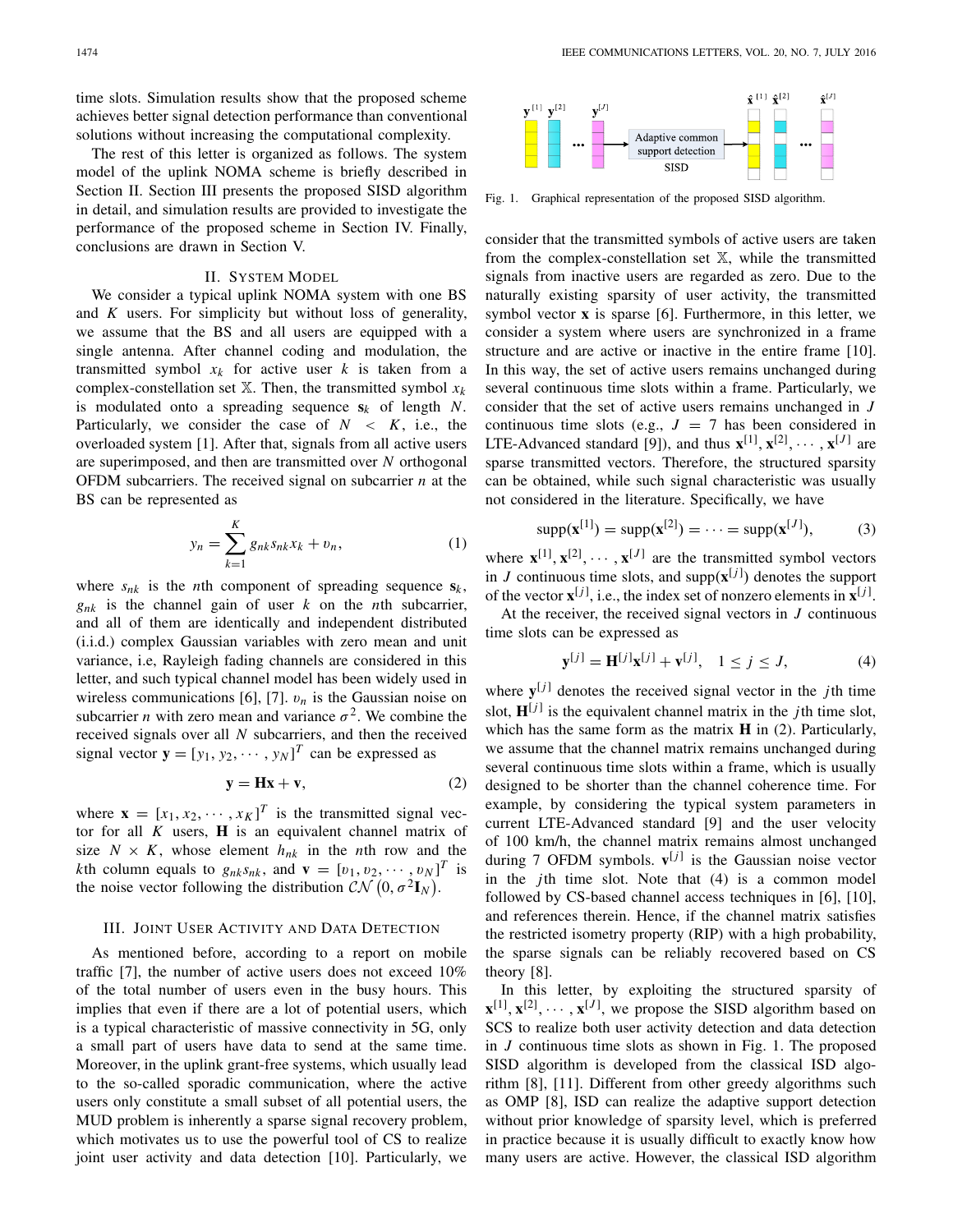## **Algorithm 1** Proposed SISD Algorithm

### **Input:**

Received signals:  $\mathbf{y}^{[1]}, \mathbf{y}^{[2]}, \cdots, \mathbf{y}^{[J]};$ Equivalent channel matrices:  $\mathbf{H}^{[1]}, \mathbf{H}^{[2]}, \cdots, \mathbf{H}^{[J]}$ . **Output:** Reconstructed sparse signals:  $\mathbf{x}^{[1]}, \mathbf{x}^{[2]}, \cdots, \mathbf{x}^{[J]}$ . 1:  $i = 0$  and  $I^{(0)} = \emptyset$ . 2: **while**  $\text{Card}(I^{(i)}) < K - N$  **do** 

3: 
$$
T^{(i)} \leftarrow (I^{(i)})^C := \{1, 2, \dots, K\} \setminus I^{(i)};
$$
  
\n4: **for**  $j = 1$  to  $J$  **do**  
\n5:  $\mathbf{x}^{[j](i)} \leftarrow \min_{\mathbf{x}^{[j]}(i)} ||\mathbf{x}^{[j](i)}||_1 + \frac{1}{2\rho^{(i)}} ||\mathbf{H}^{[j]} \mathbf{x}^{[j]} - \mathbf{y}^{[j]}||_2^2$ 

$$
\text{ s.t. } \mathbf{y}^{[j]} = \mathbf{H}^{[j]} \mathbf{x}^{[j]} + \mathbf{v}^{[j]};
$$
\n
$$
\text{ e. } \mathbf{H} \text{ for } \mathbf{H}^{[j]} \text{ for } \mathbf{H}^{[j]} \text{ for } \mathbf{H}^{[j]} \text{ for } \mathbf{H}^{[j]} \text{ for } \mathbf{H}^{[j]} \text{ for } \mathbf{H}^{[j]} \text{ for } \mathbf{H}^{[j]} \text{ for } \mathbf{H}^{[j]} \text{ for } \mathbf{H}^{[j]} \text{ for } \mathbf{H}^{[j]} \text{ for } \mathbf{H}^{[j]} \text{ for } \mathbf{H}^{[j]} \text{ for } \mathbf{H}^{[j]} \text{ for } \mathbf{H}^{[j]} \text{ for } \mathbf{H}^{[j]} \text{ for } \mathbf{H}^{[j]} \text{ for } \mathbf{H}^{[j]} \text{ for } \mathbf{H}^{[j]} \text{ for } \mathbf{H}^{[j]} \text{ for } \mathbf{H}^{[j]} \text{ for } \mathbf{H}^{[j]} \text{ for } \mathbf{H}^{[j]} \text{ for } \mathbf{H}^{[j]} \text{ for } \mathbf{H}^{[j]} \text{ for } \mathbf{H}^{[j]} \text{ for } \mathbf{H}^{[j]} \text{ for } \mathbf{H}^{[j]} \text{ for } \mathbf{H}^{[j]} \text{ for } \mathbf{H}^{[j]} \text{ for } \mathbf{H}^{[j]} \text{ for } \mathbf{H}^{[j]} \text{ for } \mathbf{H}^{[j]} \text{ for } \mathbf{H}^{[j]} \text{ for } \mathbf{H}^{[j]} \text{ for } \mathbf{H}^{[j]} \text{ for } \mathbf{H}^{[j]} \text{ for } \mathbf{H}^{[j]} \text{ for } \mathbf{H}^{[j]} \text{ for } \mathbf{H}^{[j]} \text{ for } \mathbf{H}^{[j]} \text{ for } \mathbf{H}^{[j]} \text{ for } \mathbf{H}^{[j]} \text{ for } \mathbf{H}^{[j]} \text{ for } \mathbf{H}^{[j]} \text{ for } \mathbf{H}^{[j]} \text{ for } \mathbf{H}^{[j]}
$$

7: 
$$
\mathbf{x}_{\text{add}}^{(i)} = \sum_{j=1}^{J} |\mathbf{x}^{[j](i)}|,
$$
  
\nwhere  $|\mathbf{x}^{[j](i)}| = [|\mathbf{x}_1^{[j](i)}|, |\mathbf{x}_2^{[j](i)}|, \dots, |\mathbf{x}_K^{[j](i)}|]^T;$   
\n8: 
$$
\mathbf{w}^{(i)} = \text{sort}(\mathbf{x}_{\text{add}}^{(i)}), k = \min_{k} |\omega_{k+1}^{(i)}| - |\omega_{k}^{(i)}| > \tau^{(i)},
$$
  
\n
$$
\varepsilon^{(i)} = |\omega_k^{(i)}|, I^{(i+1)} \leftarrow \{k : |\mathbf{x}_{\text{add},k}^{(i)}| > \varepsilon^{(i)}\};
$$
  
\n9:  $i = i + 1.$   
\n10: **end while**  
\n11: **return** 
$$
\mathbf{x}^{[j]} = \mathbf{x}^{[j](i)}, j = 1, 2, \dots, J.
$$

can only recovery one sparse signal vector from one received signal [11], which cannot make full use of the inherent structured sparsity among multiple signals. To this end, we propose the SISD algorithm as shown in **Algorithm 1** to recover multiple sparse signal vectors in a joint manner. Specifically, the main procedure of the proposed SISD algorithm at the *i*th iteration with the initial common support  $I^{(0)} = \emptyset$  can be presented as follows.

1) (*Step 3*) Calculate the complementary set  $T^{(i)}$  of the support  $I^{(i)}$ :

$$
T^{(i)} \leftarrow (I^{(i)})^C := \{1, 2, \cdots, K\} \backslash I^{(i)}.
$$
 (5)

2) (*Step 5*) Update the estimated signal vectors in *J* continuous time slots separately:

$$
\mathbf{x}^{[j](i)} \leftarrow \min_{\mathbf{x}^{[j](i)}} ||\mathbf{x}_{T^{(i)}}^{[j](i)}||_1 + \frac{1}{2\rho^{(i)}} ||\mathbf{H}^{[j]} \mathbf{x}^{[j]} - \mathbf{y}^{[j]}||_2^2, \text{s.t. } \mathbf{y}^{[j]} = \mathbf{H}^{[j]} \mathbf{x}^{[j]} + \mathbf{v}^{[j]},
$$
\n(6)

where  $\rho^{(i)} > 0$  is a proper parameter, which can be selected according to [11].

3) (*Step 7*) Add the absolute values of all *J* estimated signal vectors:

$$
\mathbf{x}_{\text{add}}^{(i)} = \sum_{j=1}^{J} |\mathbf{x}^{[j](i)}|,\tag{7}
$$

where  $|\mathbf{x}^{[j](i)}| = [ |x_1^{[j](i)}|, |x_2^{[j](i)}|, \cdots, |x_K^{[j](i)}| ]^T$ .

- 4) (*Step 8*) Update the support:  $I^{(i+1)} \leftarrow$  support detection using  $\mathbf{x}_{\text{add}}^{(i)}$  as the reference.
- 5) (*Step 9*) Update the number of iterations:  $i \leftarrow i + 1$ .

The iterative process stops when Card $(T^{(i)}) \leq K - N$ . Particularly, in step 8, the new support  $I^{(i+1)}$  can be calculated by

$$
I^{(i+1)} \leftarrow \{k : |x_{\text{add},k}^{(i)}| > \varepsilon^{(i)}\},\tag{8}
$$

where  $\varepsilon^{(i)}$  is the threshold in the *i*th iteration. In this algorithm, the support sets  $I^{(i)}$  for different *i*'s are not necessarily increasing and nested, i.e., we cannot guarantee  $I^{(i)} \subset I^{(i+1)}$  for all *i*. which is beneficial for the reliable support recovery. In general, it is difficult to completely avoid wrong detections based on the previously obtained  $x_{add,k}^{(i)}$ . For example, the absolute value of  $x_{\text{add},k}^{(i)}$  may be very large, while the true value should be zero. In the proposed SISD algorithm, if the support sets are not monotonically increasing and nested, wrong detections may be removed in later iterations. As a result,  $I^{(i)}$  is not very sensitive to the threshold  $\varepsilon^{(i)}$ , and thus it is easier to choose the proper parameter  $\varepsilon^{(i)}$ . Particularly, the selection of  $\varepsilon^{(i)}$  can be based on the "first significant jump" [11]. More specifically, if the components of  $\mathbf{x}_{\text{add}}^{(i)}$  are sorted in the increasing order, i.e.,  $|x_{\text{add},1}^{(i)}| \le |x_{\text{add},2}^{(i)}| \le \cdots \le |x_{\text{add},K}^{(i)}|$ , the first significant jump is the smallest *k* such that

$$
|x_{\text{add},k+1}^{(i)}| - |x_{\text{add},k}^{(i)}| > \tau^{(i)},\tag{9}
$$

where  $\tau^{(i)}$  can be selected according to [11]. Then, we have  $\varepsilon^{(i)} = |x_{\text{add},k}^{(i)}|$ .

Recall that in step 5, the estimated signal vector in the *j*th time slot can be obtained by (6), which can be regarded as the truncated basis pursuit (BP) problem [11]. In each iteration, the correct detections of the support in  $I^{(i)}$  will help (6) to return a more reliable solution than the conventional BP algorithms. Based on this more reliable solution, a better recovery of the support will be available by calculating (8). In this way, the support detection procedure and the step of nonzero element recovery can promote each other to gradually improve the signal reconstruction accuracy. Even though the perfect signal recovery guarantee has not been theoretically found, [11] has provided a sufficient condition to improve the chance of accurate signal reconstruction.

The key difference between the conventional ISD algorithm and the proposed SISD algorithm is the way for support selection. Specifically, ISD independently calculates the support of each signal after updating the estimated signal vector, while SISD simultaneously updates the same support for *J* sparse signals in *J* continuous time slots by adding the absolute values of all *J* estimated signal vectors. By exploiting the key feature that *J* sparse signal vectors share the same support, the joint processing of  $\mathbf{x}^{[1](i)}, \mathbf{x}^{[2](i)}, \cdots, \mathbf{x}^{[J](i)}$  to update the support can increase the robustness of the support detection and thus improve the signal recovery performance. Particularly, when  $J = 1$ , the proposed SISD algorithm reduces to the conventional ISD algorithm.

In addition, the proposed SISD algorithm enjoys the same order of computational complexity with the conventional ISD algorithm. Particularly, the main computational burden comes from step 5 to update the estimated signal vector via (6), which can be efficiently solved by some BP algorithms, e.g., YALL1 with a warm-start and a dynamic stopping rule [11]. Therefore, the computational complexity of the proposed SISD algorithm is similar with that of BP. Furthermore, if the